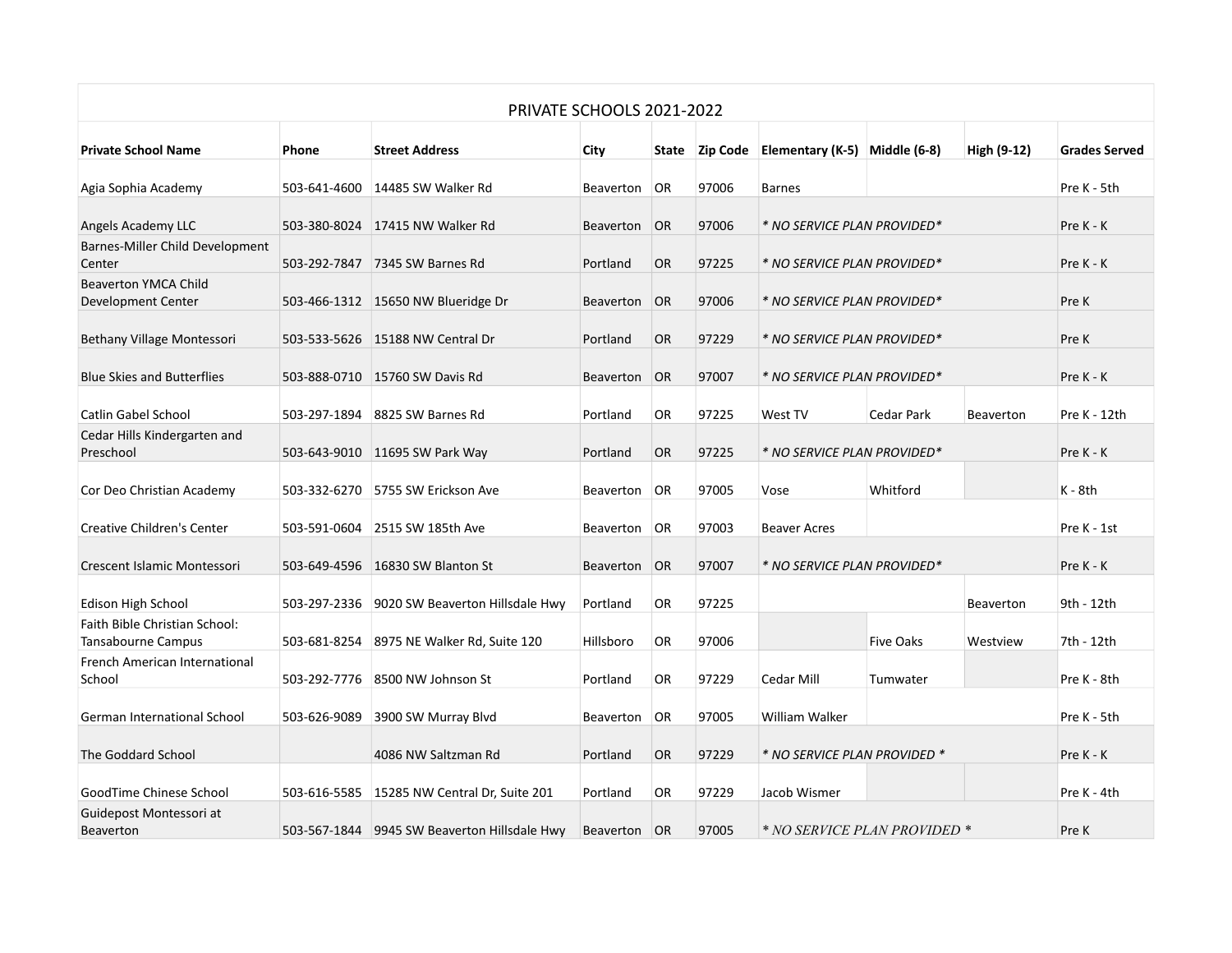| Guidepost Montessori at South<br><b>Beaverton</b> |              | 503-495-3951 12650 SW Brockman Rd      | Beaverton     | <b>OR</b> | 97008 | * NO SERVICE PLAN PROVIDED * |                    |            | Pre K        |
|---------------------------------------------------|--------------|----------------------------------------|---------------|-----------|-------|------------------------------|--------------------|------------|--------------|
| Happy Hollow Children's Center                    |              | 503-646-3214 4455 SW 99th Ave          | Beaverton     | <b>OR</b> | 97005 | * NO SERVICE PLAN PROVIDED * |                    | Pre K      |              |
| Holy Trinity Catholic School                      |              | 503-644-5748 13755 SW Walker Rd        | Beaverton     | OR        | 97005 | <b>Barnes</b>                | <b>Meadow Park</b> |            | Pre K - 8th  |
| Islamic School of MET - ISMET /                   |              |                                        |               |           |       |                              |                    |            |              |
| Oregon Islamic Academy - OIA                      |              | 503-579-6621 10330 SW Scholls Ferry Rd | <b>Tigard</b> | <b>OR</b> | 97223 | McKay                        | Conestoga          | Southridge | Pre K - 12th |
| Jesuit High School                                | 503-291-5483 | 9000 SW Beaverton Hillsdale Hwy        | Portland      | OR.       | 97225 |                              |                    | Beaverton  | 9th - 12th   |
| Kids of the Kingdom                               |              | 503-645-0236 17625 NW Cornell Rd       | Beaverton     | OR        | 97006 | * NO SERVICE PLAN PROVIDED*  |                    |            | Pre K        |
| KinderCare - Baseline                             |              | 503-645-8244 18685 SW Baseline Rd      | Beaverton     | OR        | 97006 | * NO SERVICE PLAN PROVIDED*  |                    |            | Pre K - K    |
| KinderCare - Cedar Hills                          |              | 503-641-6758 165 SW Cedar Hills Blvd   | Portland      | <b>OR</b> | 97225 | * NO SERVICE PLAN PROVIDED*  |                    |            | Pre K - K    |
| KinderCare - Farmington                           | 503-642-4859 | 18000 SW Farmington Rd                 | Aloha         | <b>OR</b> | 97007 | * NO SERVICE PLAN PROVIDED*  |                    |            | Pre K - K    |
| KinderCare - Scholls Ferry                        | 503-524-9444 | 12658 SW North Dakota St               | <b>Tigard</b> | <b>OR</b> | 97223 | * NO SERVICE PLAN PROVIDED*  | Pre K - K          |            |              |
| KinderCare - West Union                           |              | 503-531-4046 18275 NW West Union Rd    | Portland      | <b>OR</b> | 97229 | * NO SERVICE PLAN PROVIDED*  |                    |            | Pre K - K    |
| Living Wisdom                                     | 503-671-9112 | 4855 SW Watson Ave                     | Beaverton     | OR        | 97005 | Chehalem                     |                    |            | Pre K - 5th  |
| Little Stars Montessori                           |              | 503-531-7930 3258 NW 185th Ave         | Portland      | <b>OR</b> | 97229 | * NO SERVICE PLAN PROVIDED*  |                    |            | Pre K - K    |
| Mayflower Montessori                              |              | 503-591-9660 17650 SW Alexander St     | Beaverton     | Or        | 97006 | * NO SERVICE PLAN PROVIDED*  |                    |            | Pre K - K    |
| Montessori School of Beaverton                    |              | 503-439-1597 11065 NW Crystal Creek Ln | Portland      | OR        | 97229 | <b>Bonny Slope</b>           | Tumwater           |            | Pre K - 6th  |
| Oregon Children's Academy                         |              | 503-526-0100 1045 NW 123rd Ave         | Portland      | <b>OR</b> | 97229 | * NO SERVICE PLAN PROVIDED*  |                    |            | Pre K        |
| Oregon Episcopal School                           |              | 503-768-3122 6300 SW Nicol Rd          | Portland      | OR        | 97223 | Montclair                    | Whitford           | Southridge | Pre K - 12th |
|                                                   |              |                                        |               |           |       |                              |                    |            |              |
| Pilgram Lutheran School                           | 503-644-8697 | 5650 SW Hall Blyd                      | Beaverton     | OR        | 97005 | Raleigh Hills                | Whitford           |            | Pre K - 8th  |
| Prince of Peace                                   |              | 503-645-1211 14175 NW Cornell Rd       | Portland      | <b>OR</b> | 97229 | * NO SERVICE PLAN PROVIDED*  |                    |            | Pre K - K    |
| <b>Small Friends</b>                              |              | 503-388-2266 7475 SW Oleson Rd         | Portland      | <b>OR</b> | 97223 | * NO SERVICE PLAN PROVIDED*  |                    |            | Pre K        |